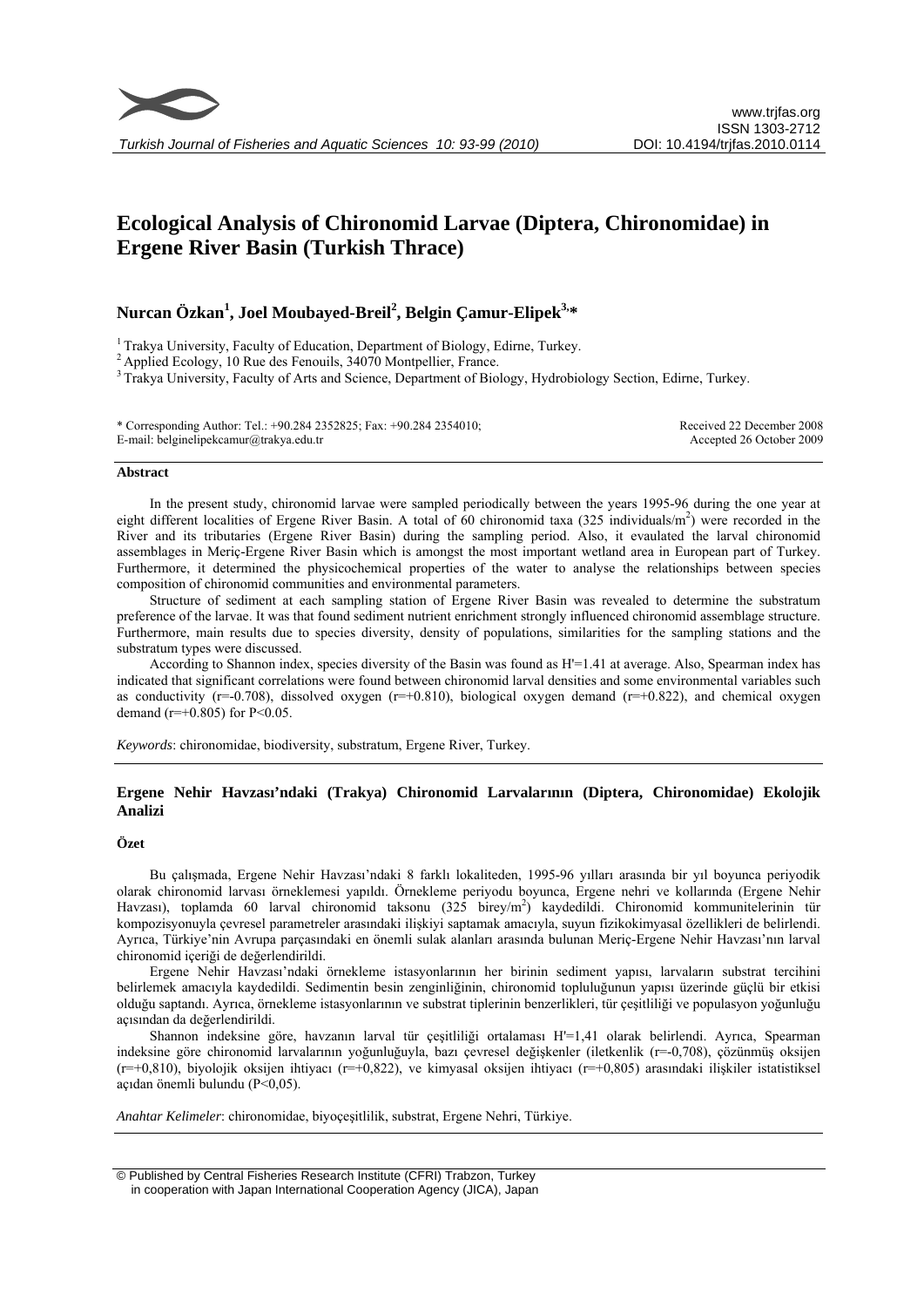### **Introduction**

Chironomids are one of the most abundant macroinvertebrate group and they often account for the majority of aquatic insects in freshwater environments (Epler, 2001; Freimuth and Bass, 1994). The larval stage that belongs to the family Chironomidae in various inland water (from lentic to lotic environments) is the longest period of life cycles of these insects. Due to adaptation capability and ecological ability of larvae to extreme environmental conditions of temperature, pH, salinity, depth, flow velocity and productivity, they can be found in many different aquatic environments (Armitage *et al*., 1995). Also, species composition of chironomid assemblages differs qualitatively and quantitatively among microhabitats, and larvae are highly selective in their choice of a site (Maasri *et al.*, 2008). Larval chironomids can be also considered as indicators of productivity of stagnant waters, because they are at the lower levels of the food chain and they are a source of food for other animal groups. Consequently, larval chironomids are the most useful group which is used as indicators in biological classification of inland water reservoirs by their abundance in unit area of bottom and species compositions (Kırgız, 1988).

Up to now, larval Chironomidae communities from a lot of streams in Turkish Thrace were studied by Şahin (1987), Kırgız (1988), Özkan and Kırgız (1995), Sever (1997), Kavaz (1997), Kır (1997), Özkan and Çamur-Elipek (2006 and 2007). Until now, there is no study which was performed on ecological analyse of larval chironomid composition in Ergene River Basin (Ergene River and its tributaries).

In this study, both the larval chironomid fauna of Ergene River Basin and the efficiency of the physicochemical variables and substratum structure to distribution of the larvae were discussed. Also, it summarized the larval chironomid assemblages in Meriç-Ergene River Basin by considering the previous studies, which were performed in some upper streams and tributaries of this important wetland area.

#### **Materials and Methods**

Ergene brook and Çorlu stream rises from Yıldız (Istranca) mountain ranges in Turkish Thrace region and then they join Meriç River (which is a border river between Greece and Turkey) as Ergene River. The River has 285 km length and maximum 680 cm depth. Quality of water and sediment of Ergene River Basin is deeply affected by numerous factories and agricultural areas settled in Turkish Thrace region (Anonymus, 1989).

To determine the composition of Chironomidae larvae and physicochemical features of the basin, eight localities were chosen for sampling and the

stations were sampled periodically intervals during a year: localities before the settlements were chosen as station 1 (on Çorlu stream) and station 3 (on Ergene brook) which have muddy and sandy substratum; the locality after the settlements (Çorlu vicinity) and some factories were chosen as station 2 (on Çorlu stream) which has bad smelling muddy substratum. The locality, where Ergene brook joints Çorlu stream and together make the Ergene River was chosen as station 4, which has muddy and sandy substratum. The localitiy before the intense settlements and factories were chosen as station 5, which has bad smelling miry substratum. The locality after the intense settlements and factories was chosen as station 6 which has sandy and muddy with floral detritus. Although sampling was done at three localities in Oğulpaşa stream, the average data were used as data of station 7 which substratum structure changes at seasonally (sometimes muddy and sandy materials, sometimes with live floral or algal materials, and sometimes with floral detritus). Oğulpaşa stream joins to the Ergene River at station 8, which has muddy substratum with floral detritus (Figure 1).

Larval chironomid samples were collected using Ekman Grab (15cm x 15cm) twice at each station and then washed through 0.5mm sieve and preserved in 70% ethanol. Specimens were stored in a 70% ethanol solution prior to identification. Chernovskii (1961), Fittkau (1962), Beck and Beck (1969), Bryce and Hobart (1972), Sæther (1977), Fittkau and Reiss (1978), Moller-Pillot (1978-1979; 1984), Fittkau and Roback (1983), Şahin (1984; 1987; 1991), Şahin *et al*. (1988), Armitage *et al*. (1995), and Epler (2001) were used to identify the larvae at the lowest possible taxonomic level. Evaluation of species abundance (number of individuals  $/m<sup>2</sup>$ ) and value of specific richness enabled us to determine the Shannon's index for each station (Krebs, 1999). The indices for each station (except stations  $2<sup>nd</sup>$ ,  $4<sup>th</sup>$ , and  $5<sup>th</sup>$ ) were averaged for the entire year to compare diversity among the stations.

While some physicochemical parameters including water temperature, conductivity, and pH were measured (using ordinary thermometer, Jenway 3040 mark ion analyser, and WPA CM35 mark conductivity meter, respectively) at the time of the sampling of benthos, water samples taken by Ruttner water sampler were carried to the laboratory to measure the other parameters including dissolved oxygen (DO) (using Winkler method), biological  $(BOD<sub>5</sub>)$  and chemical oxygen demands (COD),  $Ca<sup>+2</sup>$ ,  $Mg^{+2}$ ,  $Cl^{-1}$ ,  $NO_3^{-1}$ -N,  $NO_2^{-1}$ -N and  $PO_4^{-3}$  using classical titrimetric and spectrophotometric methods (Egemen and Sunlu, 1999). Quality grades of the water at the sampling sites were determined using National water quality standards (SKKY, 2004).

However, the correlation between data of both larval numbers and physicochemical parameters were determined statistically by using Spearman correlation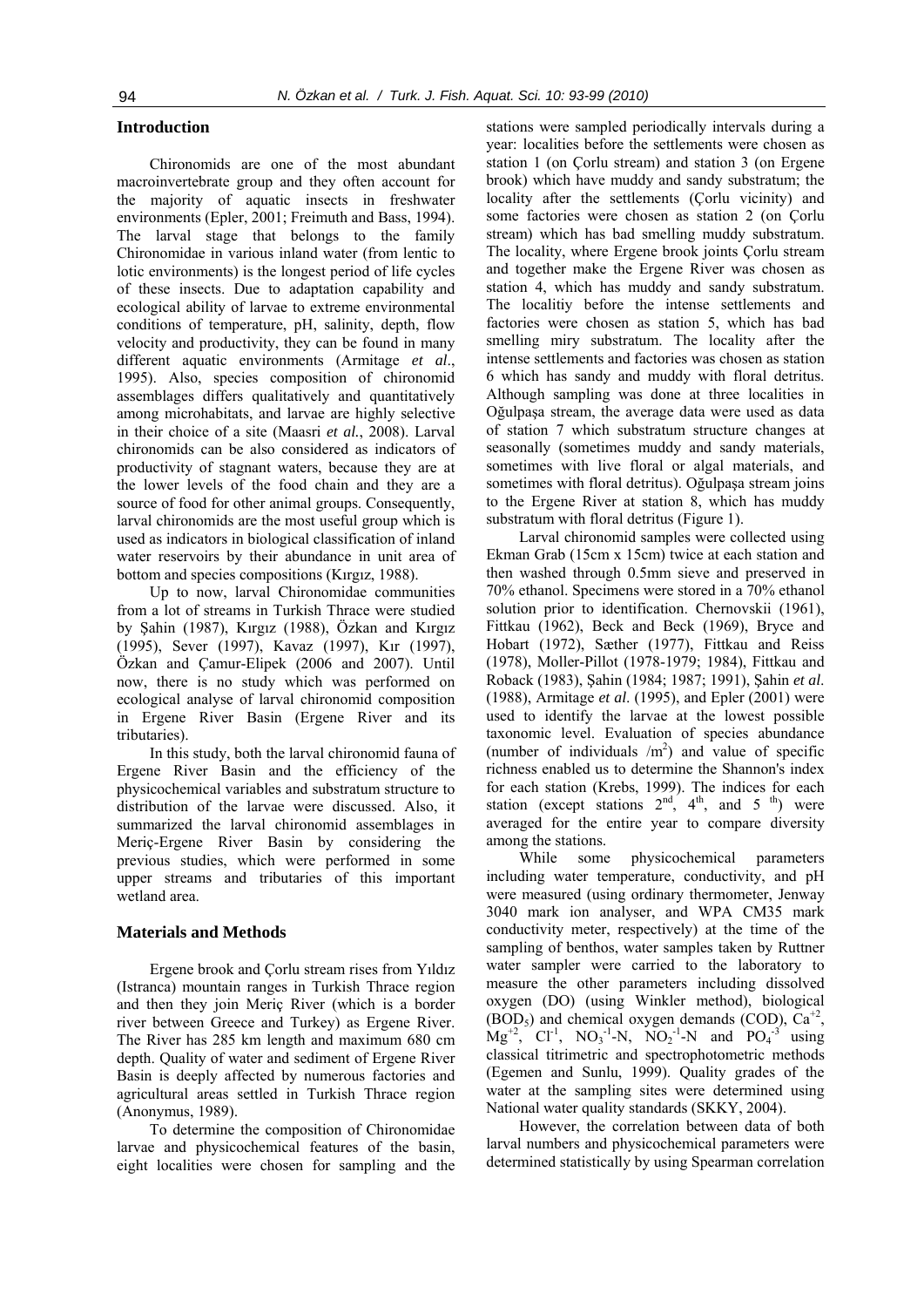

**Figure 1.** Map of the Ergene River Basin showing the studied area and sampling stations.

index in SPSS 9.0 for Windows. Furthermore, the similarities for larval composition were determined using Bray-Curtis index in terms of both stations and sediment types (Krebs, 1999).

#### **Results and Discussion**

A total of 60 chironomid taxa comprised 325 individuals/m² were found in Ergene River Basin during the studied period (Table 1). Although a total of eight different stations were investigated, any larval Chironomidae specimens were found at the Station 2, 4 and 5. It was found out that the most abundant taxa was *Polypedilum nubifer* comprising 25% abundance, followed by *Chironomus tentans* with 8.9%*,* and *C.plumosus* and *Tanypus punctipennis*  with 8.6% abundances in other sampling stations.

It is reported that the larvae belonging to the genus *Chironomus* are often collected in aquatic ecosystems, which are subjected to high organic nutrient enrichment (Freimuth and Bass, 1994). In the current study, the larvae of *Chironomus* were also observed frequently.

While low abundance and diversity of larval chironomids are reported (both species and numbers) in Station 1, 3, and 6, highest values of taxa and number of individuals are recorded in both  $7<sup>th</sup>$  and  $8<sup>th</sup>$ station, respectively. Furthermore, the results were supported by Shannon index statistically. It was found that the Basin has different diversity ranging between 0.00 (at  $3^{\text{rd}}$  station) and 2.75 (at  $7^{\text{th}}$  station).

Abundances of recovered taxa related to current environmental conditions, such as water temperature, conductivity, pH and nutrient show a significant distribution pattern which is well correlated with impacted sites and bad quality of habitats. Station 3 may be attributed to the increase in wasted waters from settlements and factories. This material may decrease the amount of the larval density.

Physicochemical features of the Basin varying at the sampling stations indicates for water temperature an average of 13ºC during sampling period. Same observations show that pH values varying between 7.0 and 7.7, and dissolved oxygen between 2.3 and 8.0 mg  $L^{-1}$ , conductivity between 243 and 631  $\mu$ S cm<sup>-1</sup>, BOD<sub>5</sub> between 0.8 and 4.0 mg  $L^{-1}$ , COD between 55 and 494 mg L<sup>-1</sup>, calcium between 55 and 94 mg  $L^{-1}$ , magnesium between 16 and 33 mg  $L^{-1}$ , chloride between 135 and 1538 mg  $L^{-1}$ , NO<sub>3</sub> between 3.8 and 14.4 mg  $L^{-1}$ , NO<sub>2</sub> between 0.14 and 0.32, PO<sub>4</sub> between 0.10 and 0.58 mg  $L^{-1}$ , NH<sub>3</sub> range between 0.08 and 0.95 mg  $L^{-1}$  (Table 2).

According to SKKY (2004), these measurements have showed that the water in the Basin was slightly alkaline and occasionally medium hard. Conductivity was very high by values exceeding  $243 \mu S \text{ cm}^{-1}$ . The values of conductivity, pH, COD, Chloride,  $NO<sub>2</sub>$ ,  $PO<sub>4</sub>$ , NH<sub>3</sub> of the Station 7 were lower than those of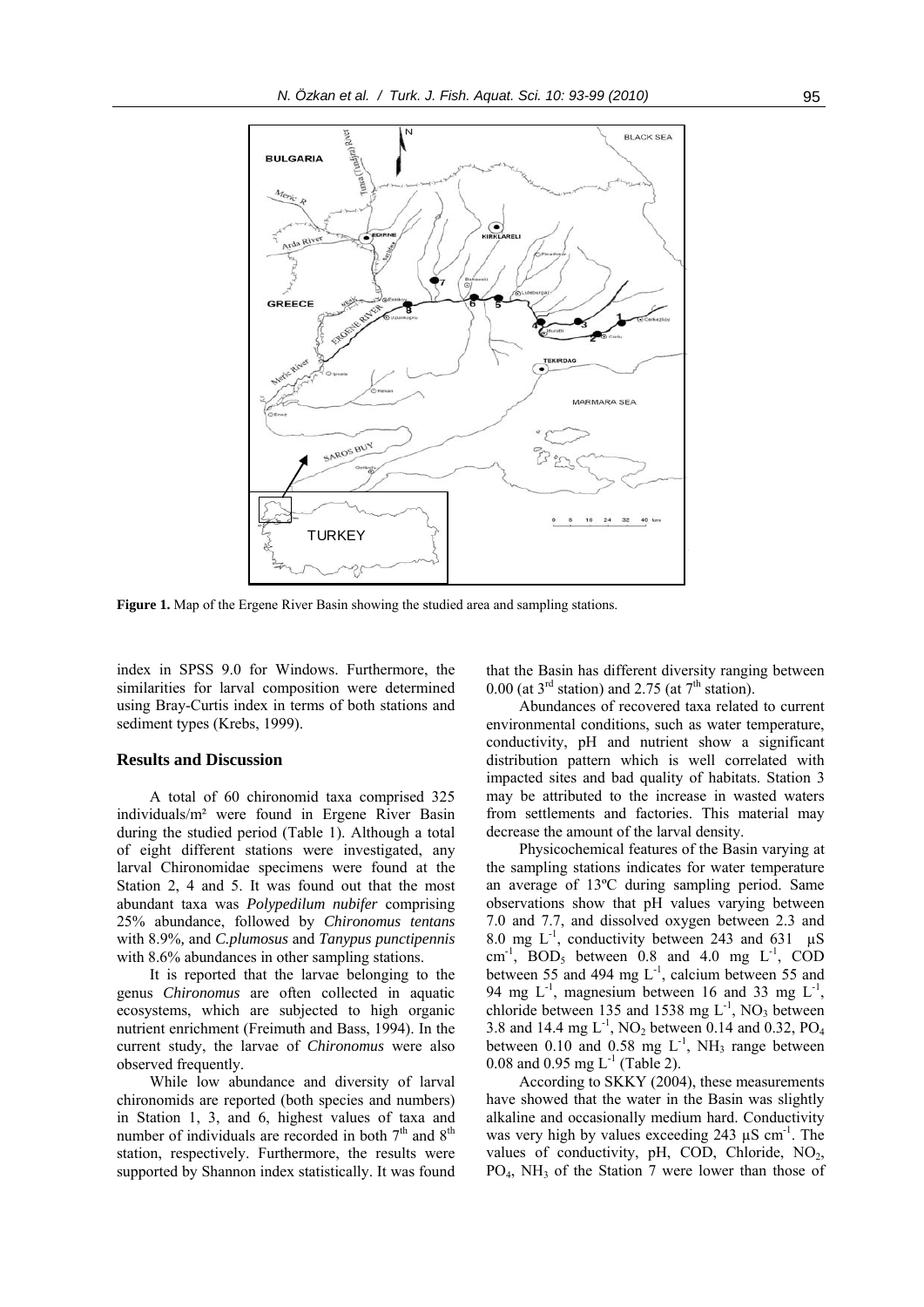| Species / Station                                                           | 1    | 3   | 6    | 7                        | 8              | Ave                          | $\frac{0}{0}$ | Substratum preference               |
|-----------------------------------------------------------------------------|------|-----|------|--------------------------|----------------|------------------------------|---------------|-------------------------------------|
| Ablabesmyia monilis (Linnaeus, 1758)                                        |      |     |      | 3                        |                |                              | 0.3           | Sand                                |
| Ablabesmyia sp.                                                             |      |     |      | 1                        |                | $\mathbf{1}$                 | 0.3           | Sand                                |
| Bryophaenocladius furcatus (Kieffer, 1916)                                  | 6    |     |      | 3                        |                | $\overline{c}$               | 0.6           | Mud, sand, floral detritus, plants  |
| Camptocladius stercorarius De Geer, 1776                                    |      |     | 11   |                          |                | $\overline{c}$               | 0.6           | Sand                                |
| Chironomus anthracinus Zetterstedt, 1860                                    |      |     |      | 69                       | 41             | 22                           | 6.7           | Mud, sand, algae, floral detritus   |
| Chironomus aprilinus Meigen, 1818                                           |      |     |      | 26                       | 3              | 6                            | 1.8           | Mud, sand, algae, floral detritus   |
| Chironomus plumosus (Linnaeus, 1758)                                        |      |     |      | 74                       | 67             | 28                           | 8.6           | Every type                          |
| Chironomus riparius Meigen, 1804                                            |      |     |      | $\mathbf{1}$             | 12             | $\overline{c}$               | 0.6           | Sand, mud                           |
| Chironomus tentans Fabricius, 1805                                          |      |     |      | 67                       | 79             | 29                           | 8.9           | Mud, sand                           |
| Chironomus viridicollis v.d.W., 1877                                        |      |     |      | 56                       | 40             | 19                           | 5.8           | Every type                          |
| Chironomus sp.                                                              |      |     |      | 11                       | 3              | 2                            | 0.6           | Every type                          |
| Cladotanytarsus mancus (Walker, 1856)                                       |      |     |      | 18                       |                | 3                            | 0.9           | Sand, mud, algae, floral detritus   |
| Corynoneura scutellata Winnertz, 1846                                       |      |     |      |                          | 7              | $\mathbf{1}$                 | 0.3           | Sand                                |
| Cricotopus albiforceps Kieffer, 1916                                        |      |     |      | 14                       |                | $\overline{c}$               | 0.6           | Sand, mud                           |
| Cricotopus annulator Goethgebuer, 1927                                      |      |     |      | $\mathbf{1}$             |                | $\mathbf{1}$                 | 0.3           | Floral detritus                     |
| Cricotopus bicinctus Meigen, 1818                                           |      |     |      | 38                       |                | 7                            | 2.1           | Sand, mud, floral detritus, algae   |
| Cricotopus flavocinctus Kieffer, 1924                                       |      |     |      | 5                        |                | $\mathbf{1}$                 | 0.3           | Sand, algae                         |
| Cricotopus fuscus Kieffer, 1909                                             |      |     |      | 7                        | 3              | $\overline{c}$               | 0.6           | Sand, mud                           |
| Cricotopus ornatus (Meigen, 1818)                                           |      |     |      |                          | 5              | 1                            | 0.3           | Sand                                |
| Cricotopus sylvestris (Fabricius, 1794)                                     |      |     |      | 42                       | 5              | 10                           | 3.0           | Sand, mud, algae, floral detritus   |
| Cryptochironomus defectus Kieffer, 1913                                     |      |     |      | 15                       |                | 3                            | 0.9           | Sand, algae, floral detritus        |
| Cryptocladopelma sp.                                                        |      |     |      | 1                        | 3              | $\mathbf{1}$                 | 0.3           | Algae, mud                          |
| Cryptotendipes holsatus Lenz, 1959                                          |      |     |      | $\mathbf{1}$             |                | 1                            | 0.3           | Mud                                 |
| Dicrotendipes nervosus (Staeger, 1839)                                      |      |     |      | 6                        | 3              | 1                            | 0.3           | Floral detritus, mud, algae, plants |
| Dicrotendipes tritomus (Kieffer, 1916)                                      |      |     |      | 4                        | 5              | 1                            | 0.3           | Floral detritus, sand, algae        |
|                                                                             |      |     |      | 1                        |                | 1                            | 0.3           | Plants                              |
| Einfeldia pagana (Meigen, 1838)<br>Endochironomus tendens (Fabricius, 1775) |      |     |      | 1                        |                | 1                            | 0.3           | Mud                                 |
|                                                                             |      |     |      |                          |                | $\mathbf{1}$                 | 0.3           | Floral detritus                     |
| Glyptotendipes sp.<br>Halocladius fucicola (Edwards, 1926)                  |      |     |      | 15                       | 5              | 3                            | 0.9           | Algae                               |
|                                                                             |      |     |      |                          | 3              | $\mathbf{1}$                 |               | Floral detritus, mud                |
| Hydrobaenus pilipes (Malloch, 1915)                                         |      |     |      | 7<br>$\mathbf{1}$        |                | $\mathbf{1}$                 | 0.3<br>0.3    | Sand                                |
| Harnischia fuscimana Kieffer, 1921                                          |      |     |      |                          |                | 2                            |               | Mud, floral detritus                |
| Limnophyes minimus (Meigen, 1818)                                           |      |     |      | 13                       |                |                              | 0.6           | Mud, floral detritus                |
| Macropelopia nebulosa (Meigen, 1804)                                        |      |     |      | 5<br>$\mathbf{1}$        |                | $\mathbf{1}$<br>$\mathbf{1}$ | 0.3<br>0.3    | Sand                                |
| Macropelopia sp.                                                            |      |     |      | 1                        |                | 1                            | 0.3           | Mud, sand                           |
| Monopelopia tenuicalcar (Kieffer, 1918)                                     |      |     |      |                          |                |                              | 0.3           | Mud                                 |
| Natarsia punctata (Fabricius, 1805)                                         |      |     |      | 1                        |                | 1                            |               | Mud                                 |
| Orthocladius thienemanni Kieffer, 1906                                      |      |     |      | 2                        |                | 1                            | 0.3<br>0.3    | Mud                                 |
| Parachironomus arcuatus (Goethgebuer, 1919)                                 |      |     |      |                          | 3<br>5         | $\mathbf{1}$                 | 0.9           | Sand, algae, floral detritus        |
| Paratanytarsus lauterborni (Kieffer, 1909)                                  |      |     |      | 7                        | 7              | 3                            |               |                                     |
| Polypedilum convictum (Walker, 1856)                                        |      |     | 6    | 5                        |                | 3                            | 0.9           | Mud, sand, algae<br>Algae           |
| Polypedilum(Pent.) exsectum (Kieffer, 1916)                                 |      |     |      | 1                        |                | 1                            | 0.3           | Sand, mud, floral detritus          |
| Polypedilum nubeculosum (Meigen, 1804)                                      |      |     |      | 4                        |                | 1                            | 0.3           | Mud, sand, floral detritus, plants  |
| Polypedilum nubifer (Skuse, 1889)                                           |      |     |      | 384                      | 27<br>3        | 82                           | 25            | Mud, plants                         |
| Polypedilum sp.                                                             |      |     |      | 1                        | 3              | $\mathbf{1}$                 | 0.3           |                                     |
| Procladius sp.                                                              |      | 6   |      | 35                       |                | $10\,$                       | 3.0           | Every type<br>Floral detritus       |
| Prodiamesa olivacea (Meigen, 1818)                                          |      |     |      | 1                        |                | $\mathbf{1}$                 | 0.3           |                                     |
| Psectrocladius calcaratus (Edwards, 1929)                                   |      |     |      |                          | 3              | 1                            | 0.3           | Sand                                |
| Psectrocladius sordidellus (Zetterstedt, 1838)                              |      |     |      | 19                       |                | 4                            | 1.2           | Mud, floral detritus                |
| Psectrotanypus varius (Fabricius, 1787)                                     |      |     |      | 37                       |                | 4                            | 1.2           | Sand, mud, plants, floral detritus  |
| Psectrocladius sp.                                                          | 6    |     |      |                          |                | 1                            | 0.3           | Mud, sand                           |
| Rheocricotopus fuscipes (Kieffer, 1909)                                     |      |     |      |                          | 5              | 1                            | 0.3           | Mud                                 |
| Rheotanytarsus sp.                                                          |      |     |      | $\overline{\mathcal{A}}$ |                | $\mathbf{1}$                 | 0.3           | Algae                               |
| Smittia sp.                                                                 |      |     | 6    | $\mathbf{1}$             |                | $\mathbf{1}$                 | 0.3           | Sand, floral detritus, mud          |
| Stictochironomus sp.-1                                                      |      |     |      | 17                       |                | 3                            | 0.9           | Algae                               |
| Sticochironomus sp.-2                                                       |      |     |      | 50                       | 3              | 10                           | 3.0           | Mud, sand, algae, floral detritus   |
| Tanytarsus gregarius (Kieffer, 1909)                                        |      |     |      | $\sqrt{5}$               | $\mathfrak{Z}$ | 1                            | 0.3           | Mud, sand, algae, floral detritus   |
| Tanypus kraatzi (Kieffer, 1912)                                             |      |     |      | $\mathbf{1}$             |                | $\mathbf{1}$                 | 0.3           | Algae                               |
| Tanypus punctipennis Meigen, 1818                                           |      |     |      | 114                      | 27             | 28                           | 8.6           | Every type                          |
| Virgotanytarsus arduenensis(Goethgebuer, 1919)                              |      |     |      | 5                        |                | 1                            | 0.3           | Sand, algae                         |
| Zalutschia megastyla (Shilova, 1971)                                        |      |     |      | $\overline{c}$           |                | 1                            | 0.3           | Mud, sand                           |
| Total number                                                                | 12   | 6   | 23   | 1,204                    | 373            | 325                          |               |                                     |
| Shannon-Wiener result                                                       | 0.69 | 0.0 | 1.05 | 2.75                     | 2.57           | 1.41                         |               |                                     |
| Number of taxa                                                              | 2    | 1   | 3    | 52                       | 27             |                              |               |                                     |

**Table 1.** List of larval Chironomidae of Ergene River Basin with their % abundances and the substratum types (Ave:average)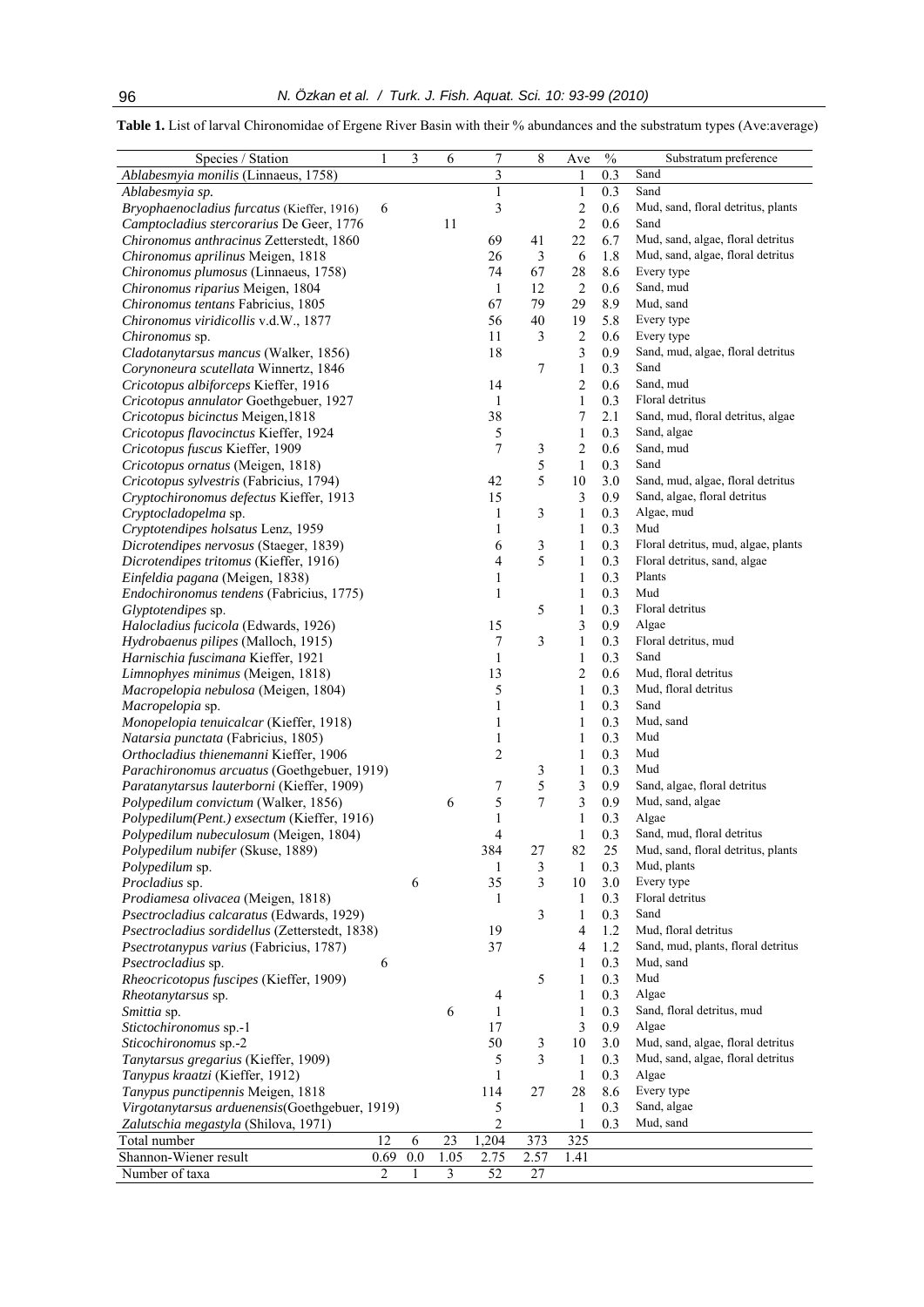| Parameters/Stations                                                                                                           | 1 <sup>st</sup> | $\gamma$ nd | $\gamma$ rd | 4 <sup>th</sup> | 5 <sup>th</sup> | $6^{\text{th}}$ | $\neg$ th | oth<br>Ō. |  |  |
|-------------------------------------------------------------------------------------------------------------------------------|-----------------|-------------|-------------|-----------------|-----------------|-----------------|-----------|-----------|--|--|
| Cond. $(\mu S \text{ cm}^{-1})$                                                                                               | 494             | 631         | 378         | 551             | 539             | 542             | 243       | 412       |  |  |
| pH                                                                                                                            | 7.5             | 7.5         | 7.6         | 7.4             | 7.6             | 7.7             | 7.0       | 7.3       |  |  |
| $DO(mg L-1)$                                                                                                                  | 3.4             | 2.3         | 4.4         | 2.3             | 2.5             | 2.9             | 8.0       | 3.9       |  |  |
| $BOD_5$ (mg $L^{-1}$ )                                                                                                        | 1.5             | 1.0         | 2.7         | 0.8             | 1.2             | 1.5             | 4.0       | 2.5       |  |  |
| $\text{COD}$ (mg $\text{L}^{-1}$ )                                                                                            | 187             | 494         | 269         | 335             | 194             | 263             | 55        | 174       |  |  |
| $Ca$ (mg $L^{-1}$                                                                                                             | 70              | 94          | 55          | 75              | 71              | 78              | 78        | 82        |  |  |
| $Mg$ (mg $L^{-1}$                                                                                                             | 33              | 19          | 16          | 21              | 24              | 28              | 27        | 20        |  |  |
| $Cl^{-1}$<br>$\text{ (mg L}^{-1})$                                                                                            | 813             | 1538        | 242         | 822             | 562             | 568             | 135       | 378       |  |  |
| $NO3 (mg L-1)$                                                                                                                | 7.3             | 6.5         | 14.4        | 12.2            | 7.3             | 8.1             | 9.1       | 3.8       |  |  |
| $NO2 (mg L-1)$                                                                                                                | 0.22            | 0.22        | 0.22        | 0.32            | 0.21            | 0.32            | 0.14      | 0.32      |  |  |
| $PO4$ (mg $L-1$                                                                                                               | 0.47            | 0.34        | 0.22        | 0.53            | 0.58            | 0.56            | 0.10      | 0.35      |  |  |
| $NH_3$ (mg $L^{-1}$ )                                                                                                         | 0.81            | 0.88        | 0.08        | 0.83            | 0.62            | 0.76            | 0.14      | 0.95      |  |  |
| AT (°C)                                                                                                                       | 14              | 14          | 14          | 14              | 14              | 14              | 16        | 13        |  |  |
| WT (°C)                                                                                                                       | 12              | 12          | 13          | 13              | 12              | 12              | 15        | 12        |  |  |
| Cond: conductivity: DO: dissolved ovvgan: ROD: biological ovvgan demand: COD: chamical ovvgan demand: AT: air temperature: WT |                 |             |             |                 |                 |                 |           |           |  |  |

**Table 2.** Average values of some physicochemical variables of surface water in the Ergene River Basin between years 1995 and 1996

ivity; DO: dissolved oxygen; BOD<sub>5</sub>: biological oxygen demand; COD: chemical oxygen demand; AT: air temperature; WT: water temperature

the other stations. The water of the station 7 joins to Station 8'. Thus, it was seen that the efficiency of polluted water from the other stations decreased at the Station 8. These results show that the River is under a big pollution treatment, but entrance of partially nonpolluted water to the River may change the unfavourable conditions.

In the previous studies which were performed in Meriç-Ergene River Basin, a total of 498 individuals  $/m<sup>2</sup>$  for 65 larval chironomid taxa were reported by Özkan and Çamur-Elipek (2006) in Meriç River; a total of 421 ind/ $m<sup>2</sup>$  for 57 larval chironomid taxa were reported by Özkan and Çamur-Elipek (2007) in Sazlıdere stream. In the current study, it was seen that a total of 60 chironomid taxa comprised 325 individuals/m² were found in Ergene River Basin. Also, the total abundance of the identified population in the Basin has been significantly decreased in a total of three stations (Station 1, Station 3, and Station 6) among the other sampling sites.

Observations based on Spearman correlation index indicate the stronger relationships between the distribution of larval Chironomid individuals and some environmental variables such as conductivity  $(r=0.708, P<0.05)$ , dissolved oxygen  $(r=+0.810,$ P<0.05), biological oxygen demand  $(r=+0.822)$ , P<0.05), and chemical oxygen demand  $(r=+0.805)$ , P<0.05). Bray-Curtis similarity index showed in terms of both qualitative and quantitative traits of the species that Station 8 and 7 were the most similar ones (39% similarity). They are followed by the similarities of  $8<sup>th</sup>$  station with  $6<sup>th</sup>$  and  $3<sup>rd</sup>$  stations (3%) and 1.5% similarity, respectively). Other results show that Station 8 is significantly different from Station 1; Station 3 is also different from Station 6 (0% similarity). Same observations also report that Station 1 was not similar to Station 3 and 6 (Figure 2). Furthermore, Bray-Curtis indicated that mud and floral detritus rich sediments were similar to each other the most for including the larvae whereas plants and algae rich sediments were different from each other the most (Figure 2).

Although a pollution index, which assume that unpolluted waters are dominated by larvae of the subfamily Orthocladiinae and polluted water by larvae of the subfamily Tanypodinae, has been proposed, this index has not been validate in relation to heavy metal pollution (*see* Mousavi *et al*., 2003). They found dominance of Orthocladiinae and not Tanypodinae in streams polluted with heavy metals. In addition, similar results also reported by Mousavi *et al*. (2003). In the present study larvae of Orthocladiinae populations may be confirm a polluted situation of Ergene river which is significantly considered in agreement with previous studies. *Cricotopus bicinctus*, also abundant in the enriched reach, has been reported in great numbers under high enrichment caused by organic pollution (Maasri *et al*., 2008). *C. bicinctus* is fixed-tube scrapers that feed on available organic matter on the stone surface, and the high correlations suggest chironomid taxa are the most strongly correlated with algal biovolume (Maasri *et al*., 2008). Also, the consistent presence of the resistant *Chironomus* spp. at the sampling stations indicated regular point sources of pollution discharge due to human activities and this caused the water quality deterioration.

Correlations between chironomid taxa and algal biovolumes indicate that chironomid taxa might have preferences for certain algae types (Maasri *et al.*, 2008). Some studies have explained the distribution of chironomid larvae on the basis of substratum type (Armitage *et al.*, 1995). However, this study identified differences among chironomid assemblages under the certain enviromental conditions. As seen at Table 1, it was found that the chironomid larva in Ergene River Basin have preferred the organic rich sediment structure.

Chironomid communities in Ergene River Basin are deeply affected by high organic and nutrient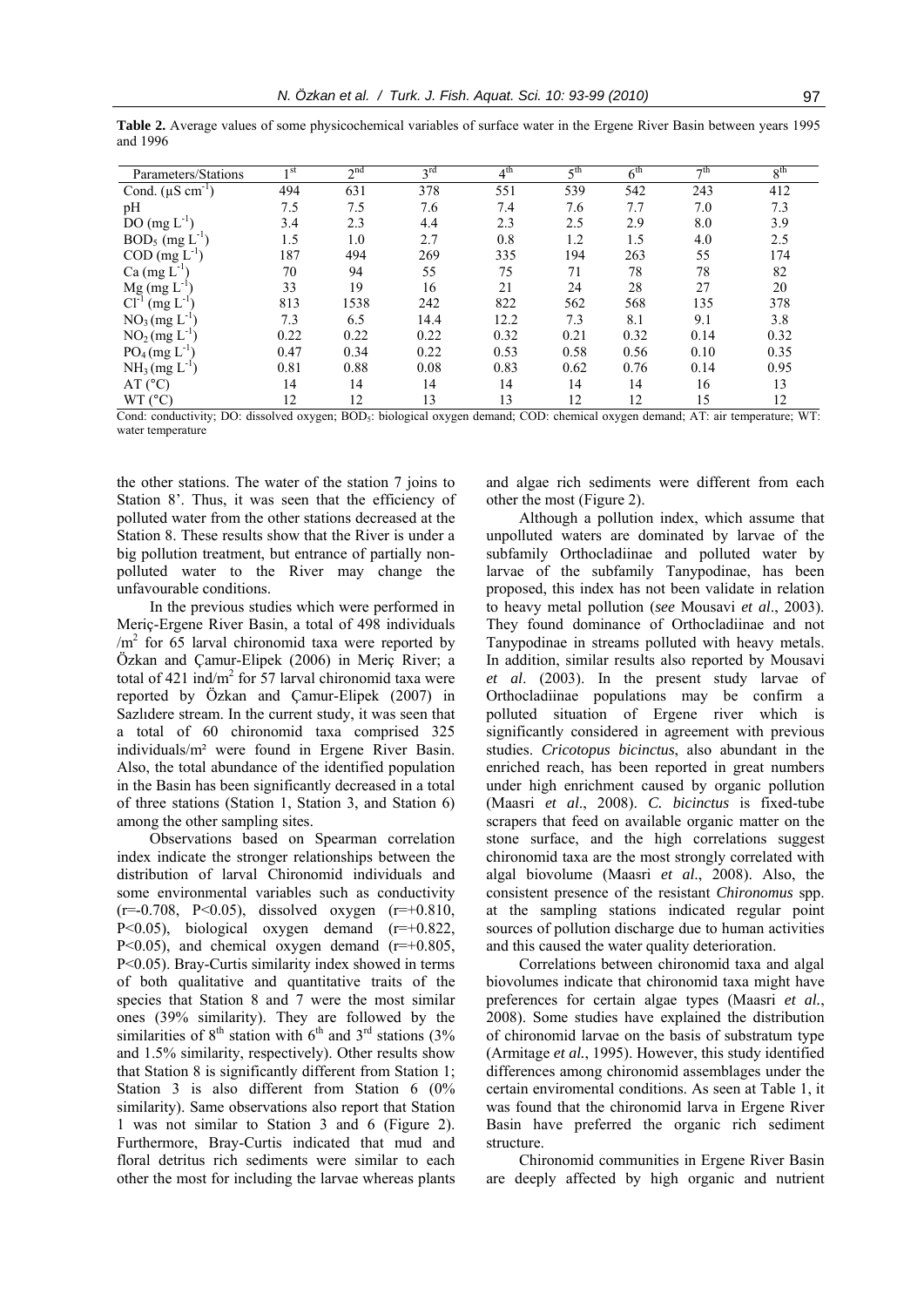

**Figure 2.** Bray-Curtis similarity dendrogram for the sampling stations and the sediment types in Ergene River Basin (FlDetr: floral detritus).

enrichment which cause seasonal fluctuations in both physicochemical and biological conditions. The water can be classified as third class due to urbanization and human activities around the River. Consequently, pollution is being increasingly high and chironomid richness in many impacted streams show a lower biological quality of water.

#### **Acknowledgements**

We would like to thank Prof.Kırgız for his guidance. Some data in this study were obtained from PhD thesis of first author.

#### **References**

- Anonymous. 1989. Environmental Problems Foundation of Turkey (Türkiye Çevre Sorunları Vakfı). Önder Matbaası, Ankara: 55-57.
- Armitage, P., Cranston, P.S. and Pinder, L.C.V. 1995. The Chironomidae. The biology and ecology of non-biting midges. Chapman and Hall, London, 572 pp.
- Beck, W.M.Jr. and Beck, E.C. 1969. Chironomidae (Diptera) of Florida: III, The Harnischia complex (Chironominae). Bulletin of the Florida State Museum of Biological Sciences, 13: 277-313.
- Bryce, D. and Hobart, A. 1972. The biology and identification of the Larvae of the Chironomidae (Diptera). Entomologist's Gazete, 23: 175-217.
- Chernovskii, A.A. 1961. Identification of Larvae of the midge Family Tendipedidae. National Lending Library for Science and Technology, Boston Spa, Yorkshire, 300 pp.
- Egemen, Ö. and Sunlu, U. 1999. Su Kalitesi. Ege University Su Ürünleri Fak. Yayın No. 14, Bornova, Izmir, 148 pp.
- Epler, J.H. 2001. Identification manual for the larval Chironomidae (Diptera) of North and South Carolina. version 1.0, Crawfordwille, 53 pp.
- Freimuth, P. and Bass, D. 1994. Physicochemical Conditions and Larval Chironomidae (Diptera) of an
- Urban Pond. Proc. Okla. Acad. Sci., 74: 11-16<br>Fittkau, E.J. 1962. Die Tanypodinae ( E.J. 1962. Die Tanypodinae (Diptera: Chironomidae) (Die Tribus Anatopyniini, Macropelopiini und Pentaneurini). Abhandlungen zur larvalsystematik der Insekten, 6: 1-453.
- Fittkau, E.J. and Reiss, F. 1978. Chironomidae, Limnofauna Europea, Illies, J. Gustav Fischer Verlag. Stuttgart, 404-440.
- Fittkau, E.J. and Roback, S.S. 1983. The larvae of Tanypodinae (Diptera: Chironomidae) of the Holarctic Region (Keys and Diagnoses). Entomologica Scandinavica Supplement, 19: 33-110.
- Kavaz, E. 1997. The Benthic Macroinvertebrate Fauna of Tunca River. MSc. Thesis., Edirne: Trakya Univ., Graduate School of Natural and Applied Sciences. Edirne, 38 pp. (in Turkish).
- Kır, G. 1997. Zoobenthic Organisms of Çorlu Stream and Their Distributions. MSc. Thesis, Edirne: Trakya Univ., Graduate School of Natural and Applied Sciences. Edirne, 26 pp. (in Turkish).
- Kırgız, T. 1988. A preliminary study on Chironomidae Larvae in Lake Gala (in Turkish). IX. National Biology Congress, Cumhuriyet Univ., Fen Edebiyat Faculty, Biyology Department, Sivas, 11 pp.
- Krebs, C.J. 1999. Ecological Methodology, Addison Wesley Longman Inc., Menlo Park, California, 620 pp.
- Maasri, A., Fayolle, S., Gandouin, E., Garnier, R. and Franquet, E. 2008. Epilithic chironomid larvae and water enrichment: is larval distribution explained by epilithon quantity or quality? J. N. Am. Benthol. Soc., 27(1): 38–51